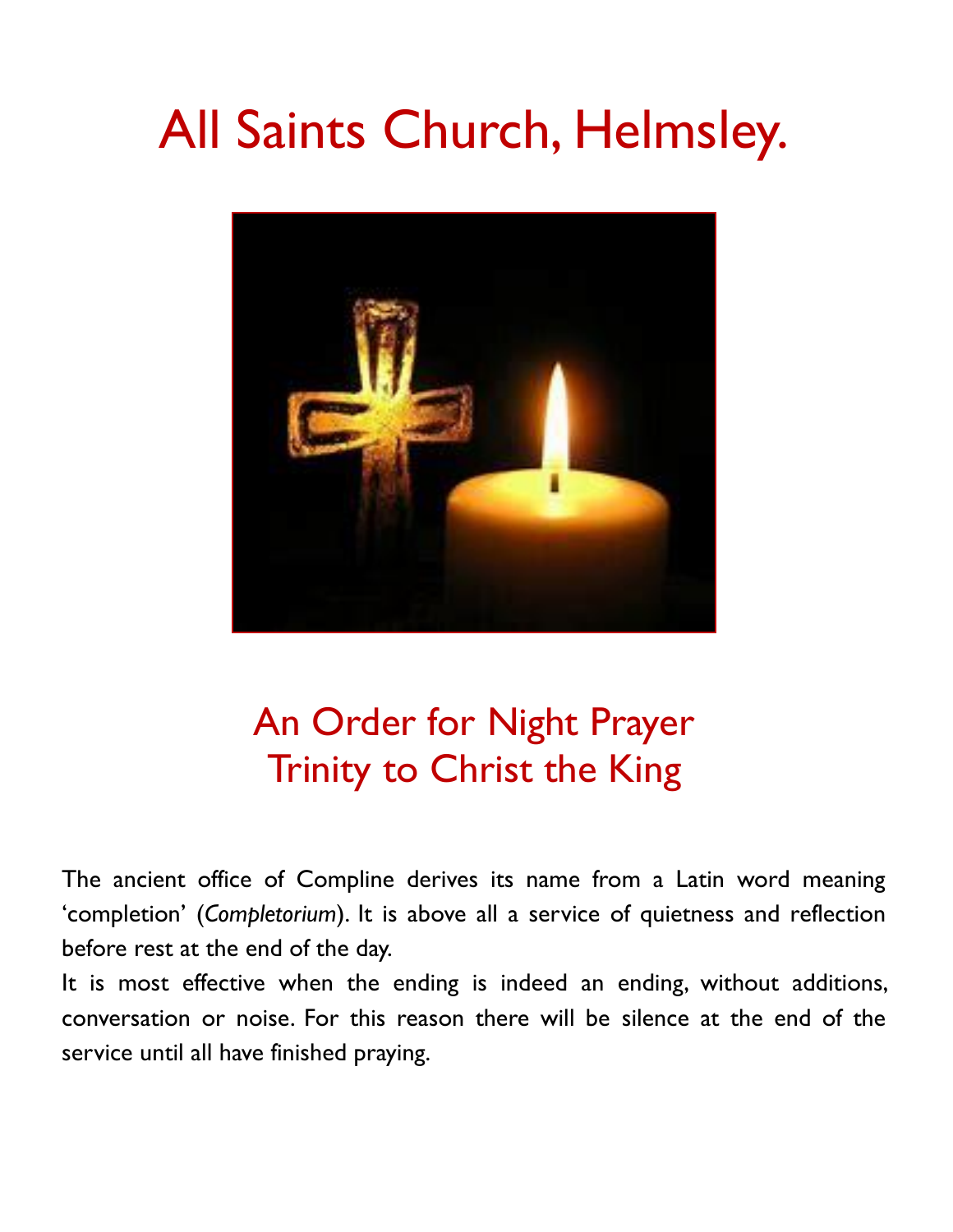# **Preparation**

The Lord almighty grant us a quiet night and a perfect end. *All* **Amen.**

Our help is in the name of the Lord *All* **who made heaven and earth.**

*A period of silence for reflection on the past day may follow.*

*The following words of penitence may be used*

*All* **Most merciful God,**

**we confess to you, before the whole company of heaven and one another, that we have sinned in thought, word and deed and in what we have failed to do. Forgive us our sins, heal us by your Spirit and raise us to new life in Christ. Amen.**

- O God, make speed to save us.
- *All* **O Lord, make haste to help us.**
- *All* **Glory to the Father and to the Son and to the Holy Spirit; as it was in the beginning is now and shall be for ever. Amen.**

*One of the following hymns may be sung*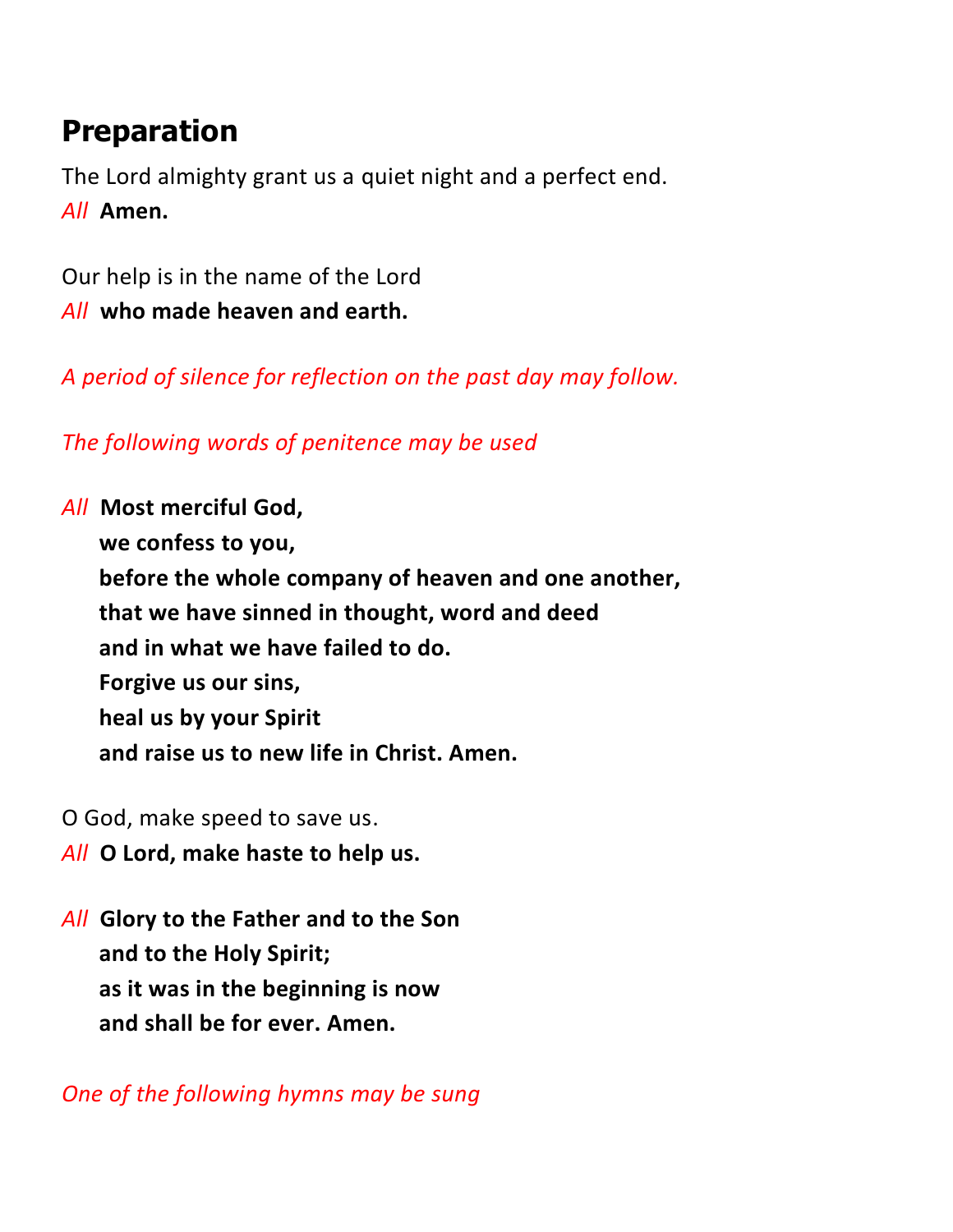#### *Te Lucis Ante Terminum*

Before the ending of the day, Creator of the world, we pray That you, with steadfast love, would keep Your watch around us while we sleep.

From evil dreams defend our sight, From fears and terrors of the night; Tread underfoot our deadly foe That we no sinful thought may know.

O Father, that we ask be done Through Jesus Christ, your only Son; And Holy Spirit, by whose breath Our souls are raised to life from death.

#### *Phos Hilaron (translation)*

Hail, gladdening light, of his pure glory poured,

Who is the immortal Father, heavenly, blest,

Holiest of holies, Jesus Christ our Lord.

Now we are come to the sun's hour of rest,

The lights of evening round us shine, We hymn the Father, Son and Holy Spirit divine.

Worthiest art thou at all times to be sung – with undefiled tongue, Son of our God, giver of life , alone: Therefore in all the world thy glories, Lord, they own.

# **The Word of God**

#### **[Psalmody](https://www.churchofengland.org/common-material/psalter#mm13a)**

*One or more of the following psalms may be used.*

# Psalm 4

- 1 Answer me when I call, O God of my righteousness; you set me at liberty when I was in trouble; have mercy on me and hear my prayer.
- 2 How long will you nobles dishonour my glory;  $\rightarrow$ how long will you love vain things and seek after falsehood?
- 3 But know that the Lord has shown me his marvellous kindness; when I call upon the Lord, he will hear me.
- 4 Stand in awe, and sin not;  $\triangleleft$ commune with your own heart upon your bed, and be still.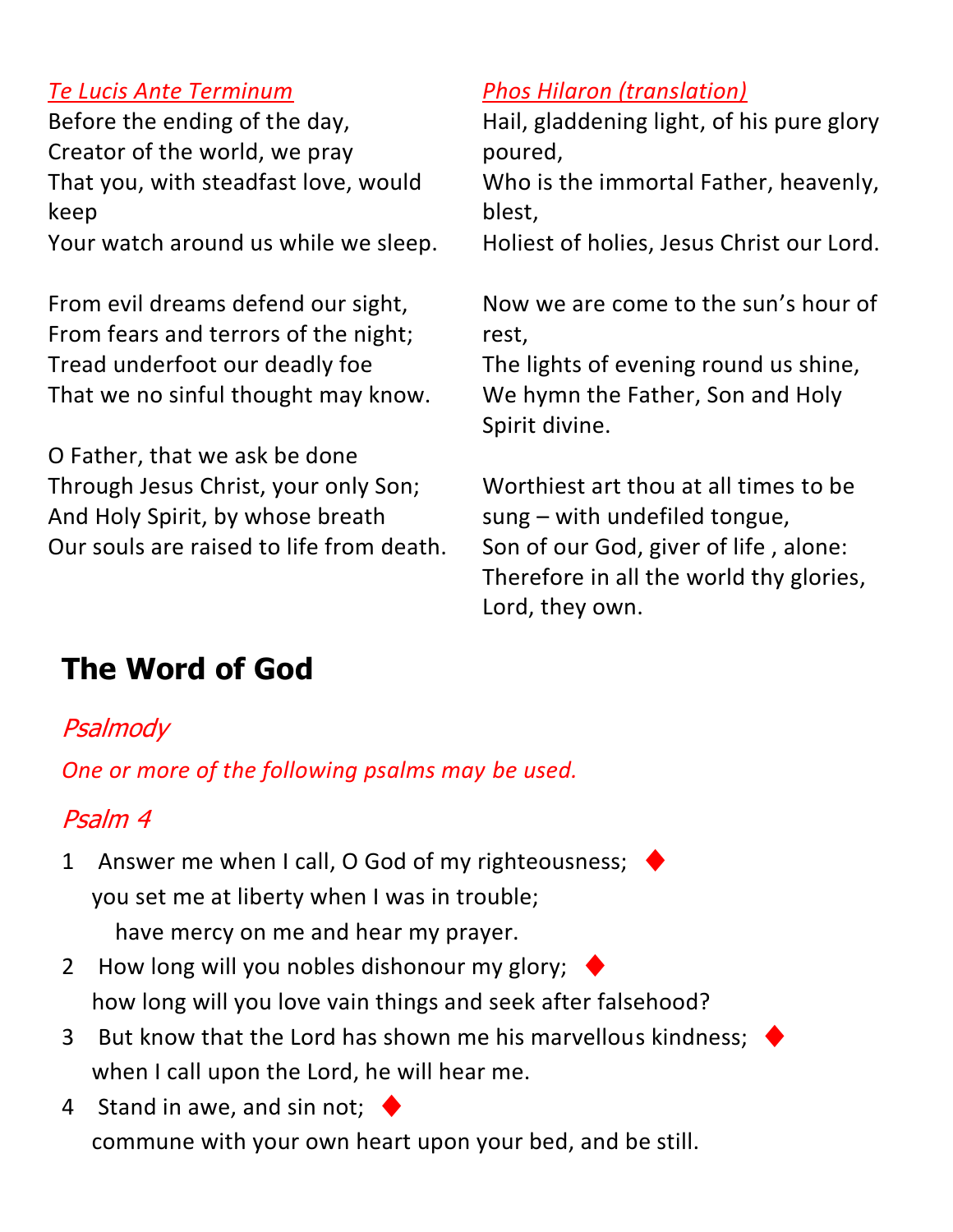- 5 Offer the sacrifices of righteousness and put your trust in the Lord.
- 6 There are many that say, 'Who will show us any good?'  $\cdot$ Lord, lift up the light of your countenance upon us.
- 7 You have put gladness in my heart,  $\blacklozenge$ more than when their corn and wine and oil increase.
- 8 In peace I will lie down and sleep, for it is you Lord, only, who make me dwell in safety.

### Psalm 91

- 1 Whoever dwells in the shelter of the Most High and abides under the shadow of the Almighty,
- 2 Shall say to the Lord, 'My refuge and my stronghold, my God, in whom I put my trust.'
- 3 For he shall deliver you from the snare of the fowler and from the deadly pestilence.
- 4 He shall cover you with his wings and you shall be safe under his feathers;  $\blacklozenge$ his faithfulness shall be your shield and buckler.
- 5 You shall not be afraid of any terror by night,  $\blacklozenge$ nor of the arrow that flies by day;
- 6 Of the pestilence that stalks in darkness,  $\blacklozenge$ nor of the sickness that destroys at noonday.
- 7 Though a thousand fall at your side and ten thousand at your right hand,  $\triangleleft$ yet it shall not come near you.
- 8 Your eyes have only to behold  $\blacklozenge$ to see the reward of the wicked.
- 9 Because you have made the Lord your refuge and the Most High your stronghold,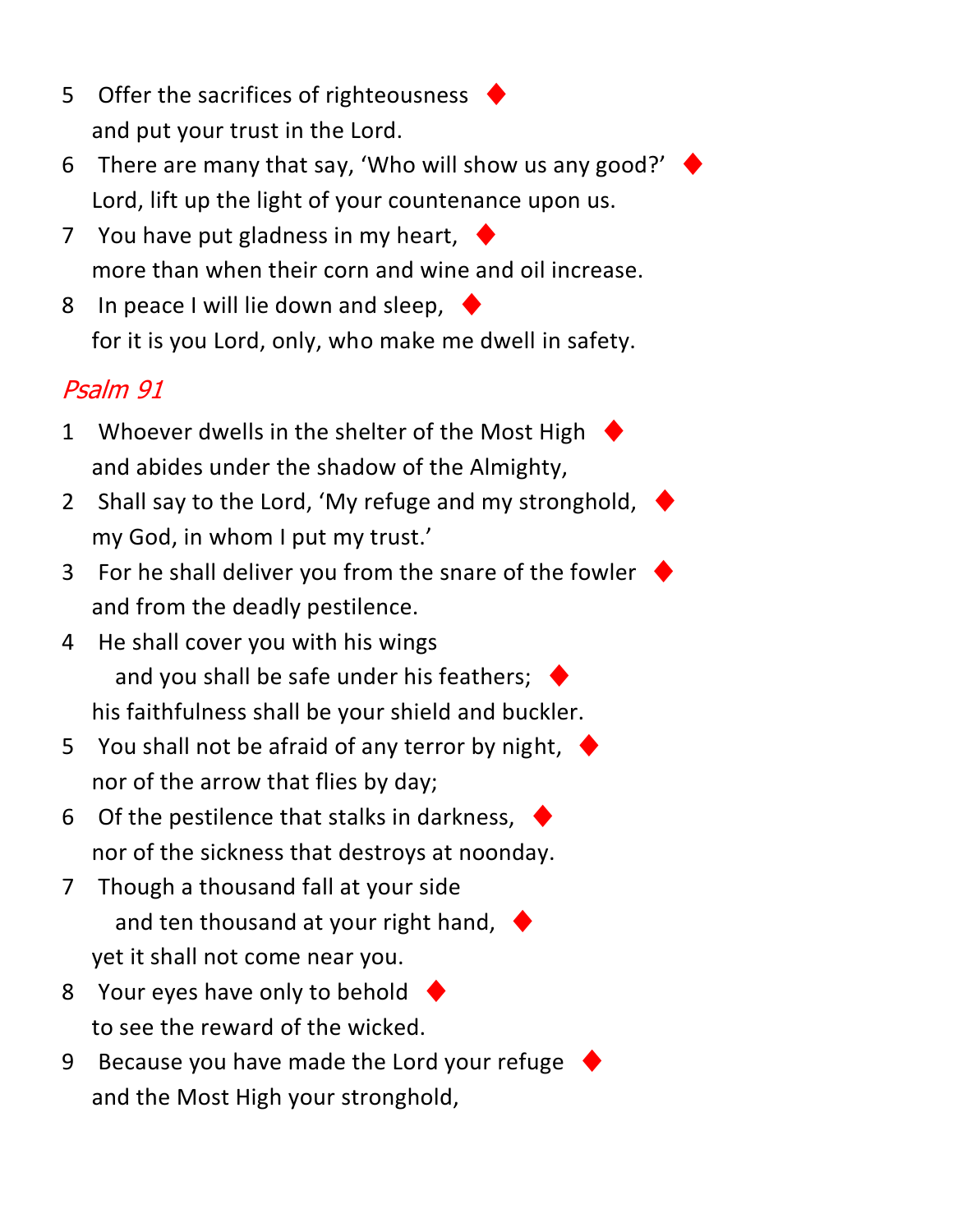- 10 There shall no evil happen to you,  $\blacklozenge$ neither shall any plague come near your tent.
- 11 For he shall give his angels charge over you,  $\blacklozenge$ to keep you in all your ways.
- 12 They shall bear you in their hands,  $\blacklozenge$ lest you dash your foot against a stone.
- 13 You shall tread upon the lion and adder;  $\blacklozenge$ the young lion and the serpent you shall trample underfoot.
- 14 Because they have set their love upon me, therefore will I deliver them;  $\blacklozenge$

I will lift them up because they know my name.

15 They will call upon me and I will answer them;  $\cdot$ I am with them in trouble,

I will deliver them and bring them to honour.

16 With long life will I satisfy them  $\blacklozenge$ and show them my salvation.

#### Psalm 134

- 1 Come, bless the Lord, all you servants of the Lord, you that by night stand in the house of the Lord.
- 2 Lift up your hands towards the sanctuary  $\blacklozenge$ and bless the Lord.
- 3 The Lord who made heaven and earth  $\rightarrow$ give you blessing out of Zion.

#### *At the end of the psalmody, the following is said or sung*

*All* **Glory to the Father and to the Son and to the Holy Spirit; as it was in the beginning is now and shall be for ever. Amen.**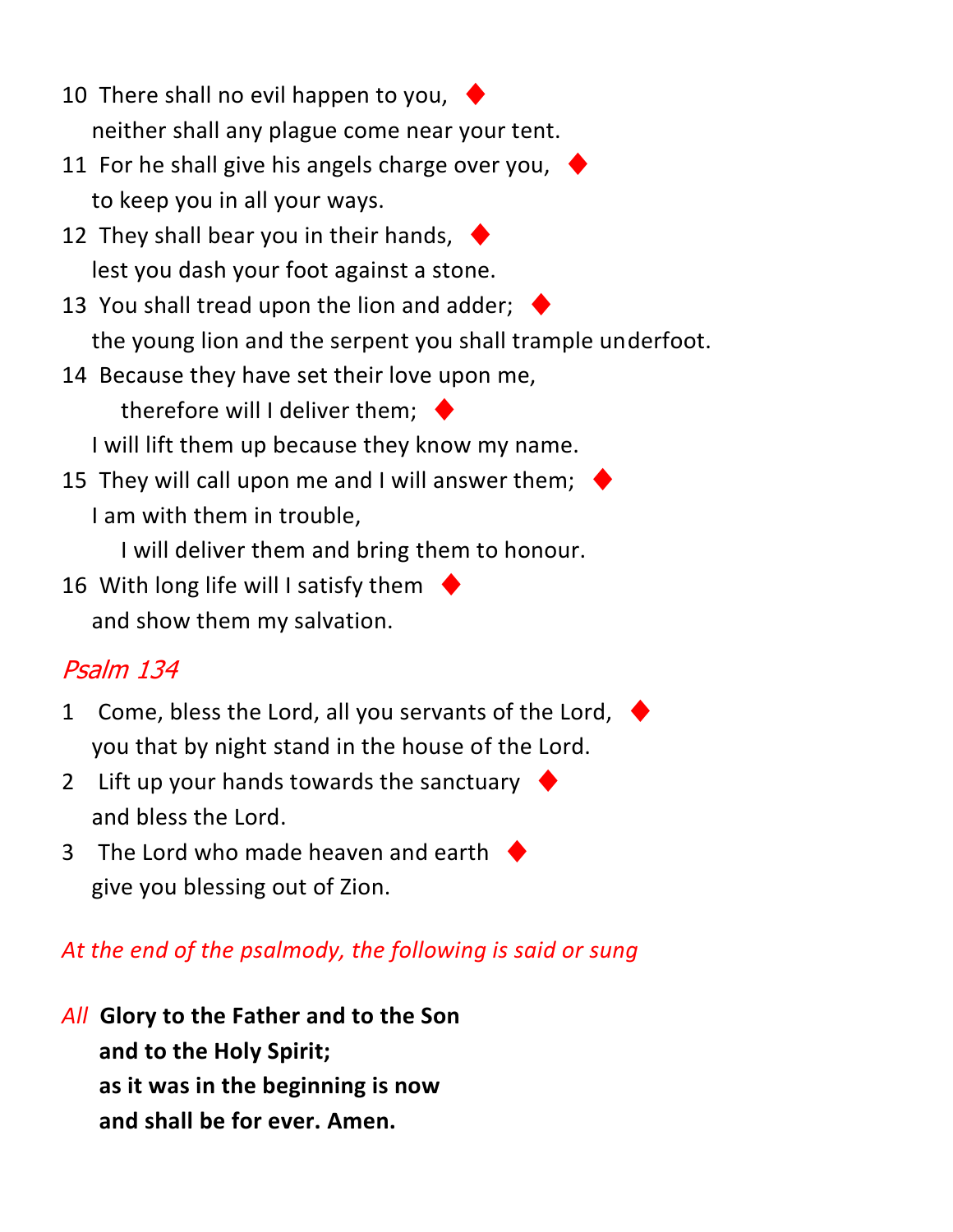#### Scripture Reading

*One of the following short readings or another suitable passage is read*

| Jeremiah 14:9     | You, O Lord, are in the midst of us and we<br>are called by your name; leave us not, O |
|-------------------|----------------------------------------------------------------------------------------|
|                   | Lord our God.                                                                          |
| 1 Peter 5:8-9     | Be sober, be vigilant, because your                                                    |
|                   | adversary the devil is prowling round like a                                           |
|                   | roaring lion, seeking for someone to devour.                                           |
|                   | Resist him, strong in the faith.                                                       |
| Revelation 22:4-5 | The servants of the Lamb shall see the face                                            |
|                   | of God, whose name will be on their                                                    |
|                   | foreheads. There will be no more night: they                                           |
|                   | will not need the light of a lamp or the light                                         |
|                   | of the sun, for God will be their light and                                            |
|                   | they will reign for ever and ever.                                                     |

*A period of silence to meditate on the scripture reading*

#### *The following responsory may be said*

Into your hands, O Lord, I commend my spirit. *All* **Into your hands, O Lord, I commend my spirit.**

For you have redeemed me, Lord God of truth.

#### *All* **I commend my spirit.**

Glory to the Father and to the Son and to the Holy Spirit.

*All* **Into your hands, O Lord, I commend my spirit.**

Keep me as the apple of your eye.

*All* **Hide me under the shadow of your wings.**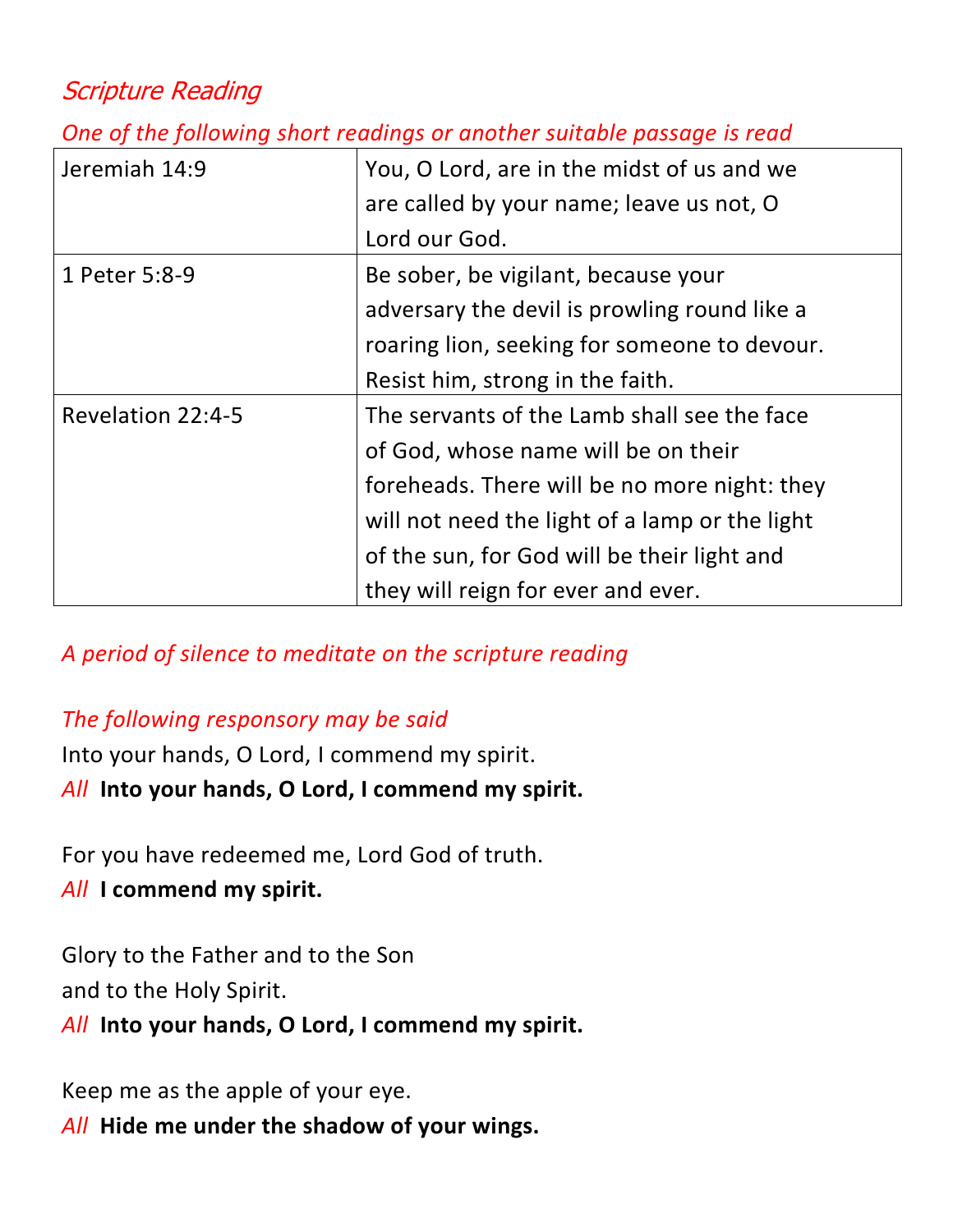#### Gospel Canticle

*The Nunc dimittis (The Song of Simeon) is said*

- *All* **Save us, O Lord, while waking, and guard us while sleeping, that awake we may watch with Christ and asleep may rest in peace.**
- 1 Now, Lord, you let your servant go in peace: your word has been fulfilled.
- 2 My own eyes have seen the salvation  $\blacklozenge$ which you have prepared in the sight of every people;
- 3 A light to reveal you to the nations and the glory of your people Israel.
- *All* **Glory to the Father and to the Son and to the Holy Spirit; as it was in the beginning is now and shall be for ever. Amen.**
- *All* **Save us, O Lord, while waking, and guard us while sleeping, that awake we may watch with Christ and asleep may rest in peace.**

# **Prayers**

*Intercessions and thanksgivings may be offered here.*

# The Collect

*Silence may be kept.*

Lighten our darkness, Lord, we pray, and in your great mercy

*Luke 2:29-32*